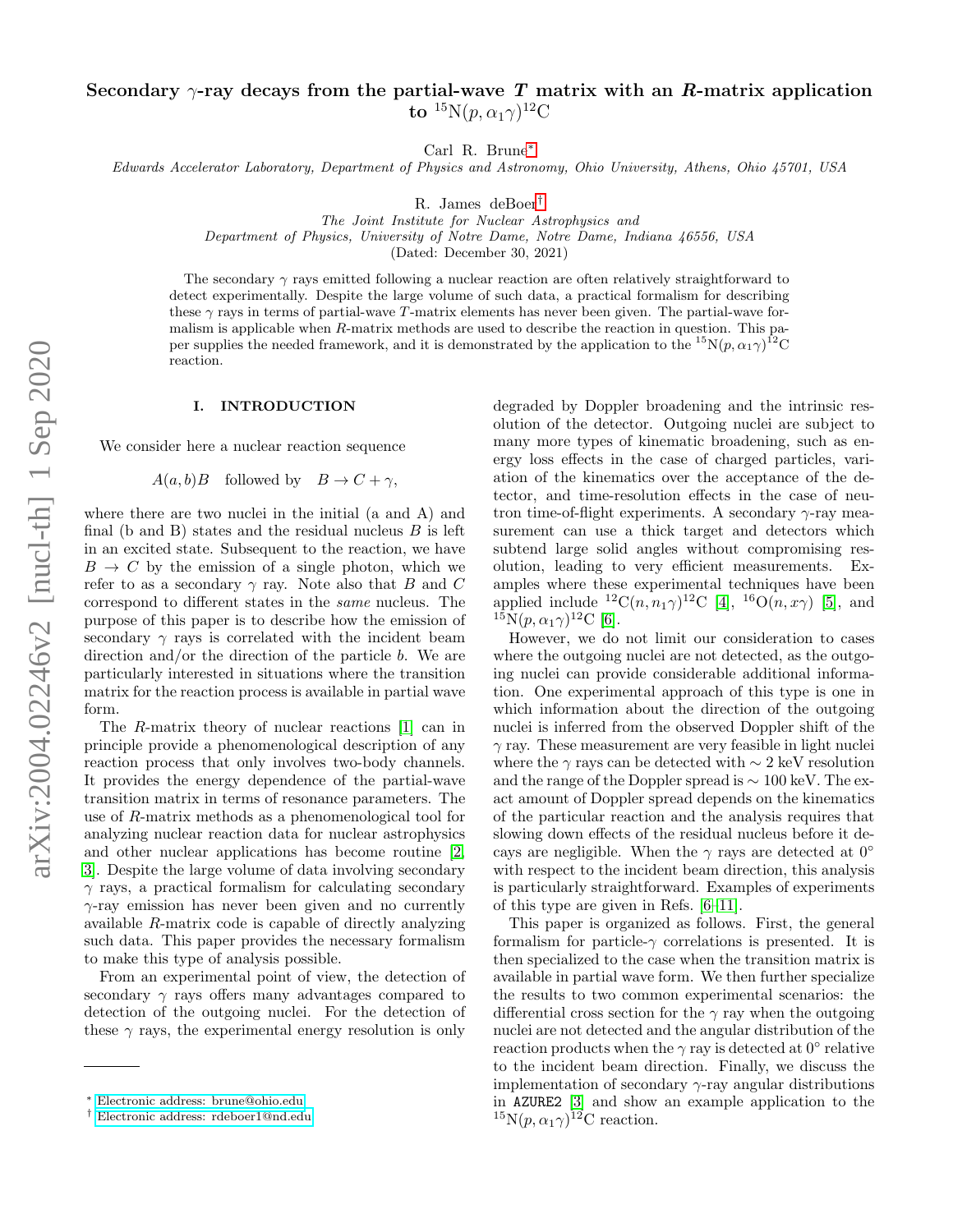#### II. GENERAL FORMALISM

The angular distribution of the  $\gamma$ -ray radiation resulting from the decay  $B \to C$  is dependent upon the magnetic substate population, or polarization, of the nucleus B before it decays. It is thus natural to analyze this information to learn about the mechanism(s) of such decays. Important early contributions to the analysis of angular correlations are provided by Satchler [\[12\]](#page-5-7) and Devons and Goldfarb [\[13\]](#page-5-8). The formalism used for the calculation of polarization observables [\[14](#page-5-9)[–18\]](#page-5-10) is also closely related to this topic.

#### A. Angular correlation function

A significant paper documenting the understanding of particle- $\gamma$  angular correlations is the review of angular correlations in inelastic neutron scattering by Sheldon [\[19\]](#page-6-0). This work is generalized by Rybicki et al. [\[20\]](#page-6-1) to the case of arbitrary  $b-\gamma$  correlations, where the now standard formalism of Rose and Brink [\[21\]](#page-6-2) for describing the  $\gamma$  ray is also utilized. The general approach to angular correlations is summarized by Satchler [\[22,](#page-6-3) Sec. 10.7] and provides the starting point for our work. The double differential cross section for detecting b and the  $\gamma$  is given by [\[22,](#page-6-3) Eq. (10.126)]

<span id="page-1-1"></span>
$$
\frac{\mathrm{d}^2 \sigma}{\mathrm{d}\Omega_b \mathrm{d}\Omega_\gamma} = \frac{\mathrm{d}\sigma}{\mathrm{d}\Omega_b} \frac{W}{4\pi}.\tag{1}
$$

Here, we assume the state B decays via  $\gamma$ -ray emission  $100\%$  of the time to state C. If this is not the case, the above expression must be multiplied by the appropriate branching-ratio factor.

This factorization assumes that the process is sequential, with the  $A(a, b)B$  followed by photon emission. The situation would be much more complicated if photon emission from the alternative order of emission, i.e.,  $A(a, \gamma)[C + b]^*$ , was significant. Such mechanisms could create continuum backgrounds and may also interfere quantum mechanically with the secondary  $\gamma$  ray from  $A(a, b)B$ . However, due to the relative weakness of photon emission, such scenarios are highly unlikely. More quantitatively, photon emission is typically four or more orders magnitude less likely than nuclear emissions and the photons would be spread over the energy range allowed phase space. Such effects could become important in a fine-tuned situation involving resonances where nuclear emissions are suppressed by isospin or Coulomb / angular-momentum barrier considerations and the initial-state photon decay energy matches that of the secondary photon decay. These order-of-emission effects are not an issue for any of the reactions mentioned in this paper.

The angular correlation function  $W$  is given by [\[22,](#page-6-3)

Eqs. (10.127), (10.130), and (10.131)]

$$
W = \sum_{kq} t_{kq}(I_B) R_k \left[ \frac{4\pi}{2k+1} \right]^{1/2} Y_{kq}^*,
$$
 (2)

where  $t_{kq}(I_B)$  is the polarization tensor of the nucleus B,  $R_k$  are the radiation parameters, and the  $Y_{kq}$  are spherical harmonics. The notation  $I_X$  denotes the intrinsic spin of nuclear state  $X$ . The  $z$  axis is taken to be along the direction of the incident beam. The polarization tensor  $t_{kq}(I_B)$  is a function of the spherical coordinates  $\Omega_b = (\theta_b, \phi_b)$  defined in the center of mass of  $b + B$ . The spherical harmonic  $Y_{kq}$  is a function of the spherical coordinates  $\Omega_{\gamma} = (\theta_{\gamma}, \phi_{\gamma})$  defined in the center of mass of nucleus B.

#### B. Radiation parameters

The  $\gamma$  radiation parameters depend upon the intrinsic spins of nuclear states  $B$  and  $C$  and the multipolarities present, and are given in general by [\[22,](#page-6-3) Eqs. (10.153) and (10.154)]

$$
R_k = \sum_{LL'} g_{L} g_{L'} R_k (LL' I_B I_C), \qquad (3)
$$

where

<span id="page-1-0"></span>
$$
R_k(LL'I_BI_C) = (2I_B + 1)^{1/2}(2L + 1)^{1/2}
$$
  
×  $(2L' + 1)^{1/2}$  ×  $(-1)^{I_B - I_C + L - L' + k + 1}$  (4)  
×  $(L'L1 - 1|k0)W(LL'I_BI_B; kI_C)$ .

Here,  $L$  and  $L'$  take on values of the multipolarities of the possible  $\gamma$ -ray transitions,  $(LL'1 - 1|k0)$  is a Clebsch-Gordan coefficient, and  $W(LL'I_B I_B; kI_C)$  is a Racah coefficient. The relative multipole amplitudes  $g_L$  may be taken to be real and are normalized such that

$$
\sum_{L} g_L^2 = 1,\tag{5}
$$

which together with  $R_0(LL'I_B I_C) = \delta_{LL'}$  implies  $R_0 =$ 1. Parity considerations require that  $k$  only take on even values, but note Eq.  $(4)$  is not necessarily zero for k odd [\[22,](#page-6-3) footnote 16, p. 389]. Additional properties of the  $R_k (LL' I_B I_C)$  are discussed by Rose and Brink [\[21\]](#page-6-2).

It is often the case that only one multipole is present, or that this assumption is a good approximation. In this situation, there is only a single  $L$  value and

$$
R_k = (2I_B + 1)^{1/2} (2L + 1)(-1)^{I_B - I_C + k + 1}
$$
  
×  $(LL1 - 1|k0) W(LLI_B I_B; kI_C).$  (6)

If two multipoles,  $L_1$  and  $L_2$ , are present, then one may define the mixing ratio  $\delta = g_{L_2}/g_{L_1}$  and [\[20,](#page-6-1) Eq. (15)]

$$
R_k = [R_k(L_1L_1I_BI_C) + 2\delta R_k(L_1L_2I_BI_C) + \delta^2 R_k(L_2L_2I_BI_C)] / (1 + \delta^2).
$$
 (7)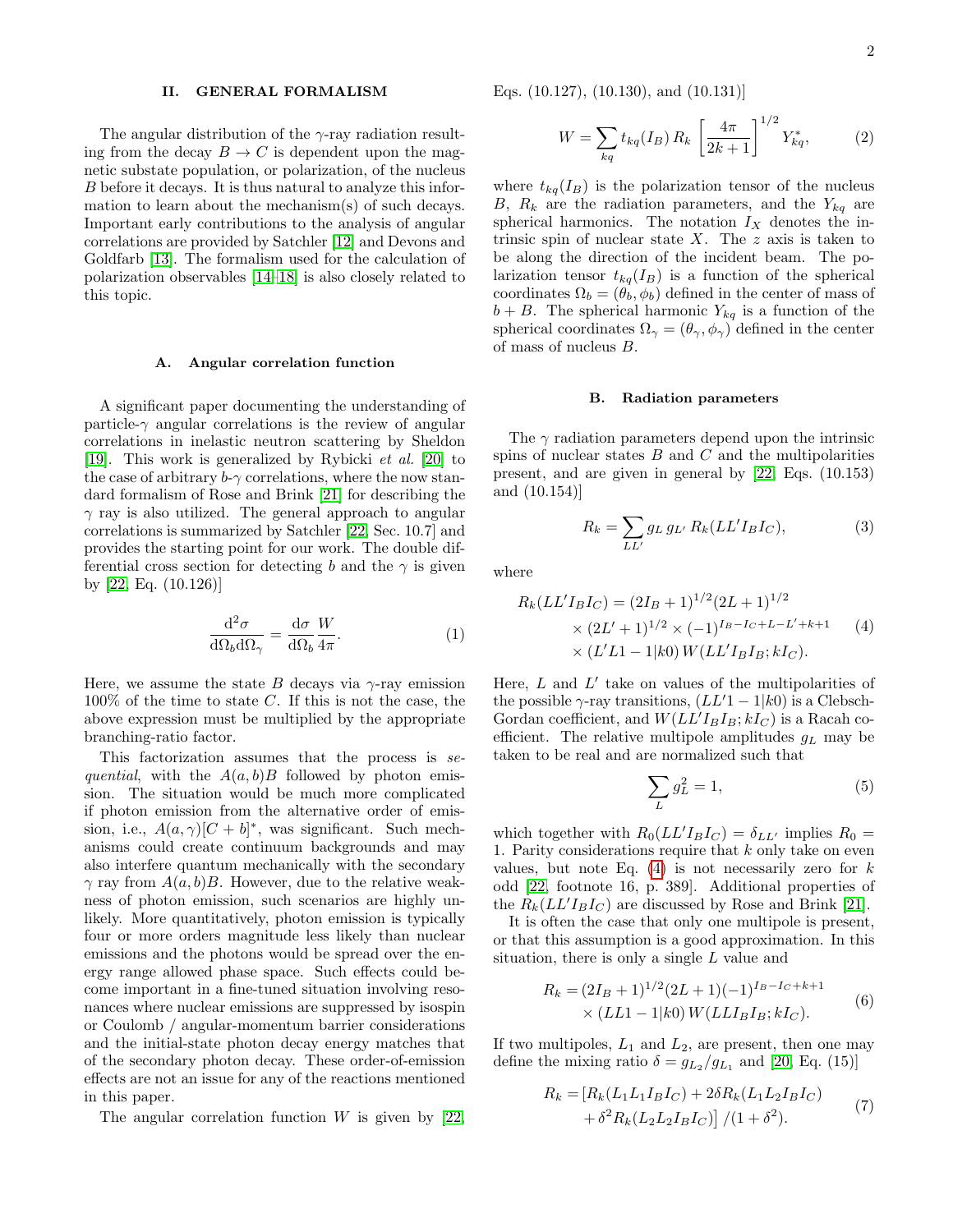### C. Polarization tensors

The polarization tensors  $t_{kq}(I_B)$  describe the polarization of the final nucleus  $B$ ; the precise definition is given in terms of expectation values of tensor operators  $\tau_{ka}(I_B)$ in Ref. [\[22,](#page-6-3) Secs. 10.3.2 and 10.3.3]. Specifically, we have [\[22,](#page-6-3) Eq. 10.32]

$$
t_{kq}(I_B) = \frac{\text{Tr}[\boldsymbol{T}\boldsymbol{T}^\dagger \tau_{kq}(I_B)]}{\text{Tr}[\boldsymbol{T}\boldsymbol{T}^\dagger]},
$$
\n(8)

where **T** is the transition matrix for  $A(a, b)B$  and the trace implies a sum over all spin projections of the incoming and outgoing nuclei. To make this more explicit, we note [\[22,](#page-6-3) Eq. (10.25b)]

$$
\langle I_B m_B | \tau_{kq}(I_B) | I_B m_B' \rangle
$$
  
= 
$$
(2k+1)^{1/2} (I_B k m_B q | I_B m_B')
$$
 (9)

and take  $T$  in the individual particle spin basis to be  $\mathcal{M}_{m_bm_B:m_am_A}(\Omega_b)$ , which is also known as the scattering amplitude. We now have

$$
t_{kq}(I_B) = (2k+1)^{1/2}
$$
  
\n
$$
\times \left[ \sum_{m_b m_B m_B' m_a m_A} (I_B k m_B q | I_B m_B') \times \mathcal{M}_{m_b m_B' : m_a m_A} (\Omega_b) \mathcal{M}_{m_b m_B : m_a m_A}^* (\Omega_b) \right] (10)
$$
  
\n
$$
/ \sum_{m_b m_B m_a m_A} |\mathcal{M}_{m_b m_B : m_a m_A} (\Omega_b)|^2,
$$

where  $m'_B = m_B + q$  is required for the Clebsch-Gordan coefficient to be non-zero. Also note that  $t_{00} = 1$  and that the differential cross section for particle  $b$  is given by

<span id="page-2-0"></span>
$$
\frac{d\sigma}{d\Omega_b} = \frac{1}{(2I_A + 1)(2I_a + 1)} \times \sum_{m_b m_B m_a m_A} |\mathcal{M}_{m_b m_B : m_a m_A}(\Omega_b)|^2.
$$
\n(11)

The  $\phi_b$  dependence of the scattering amplitude M is very simple and allows another scattering amplitude  $f_{m_b m_B : m_a m_A}$  that only depends upon  $\theta_b$  to be defined:

$$
\mathcal{M}_{m_b m_B : m_a m_A}(\Omega_b) = e^{i(m_b + m_B - m_a - m_A)\phi_b}
$$
  
 
$$
\times f_{m_b m_B : m_a m_A}(\theta_b).
$$
 (12)

This is the form of the scattering amplitude calculated by the computer code fresco [\[23\]](#page-6-4). It is also easy to show that

$$
t_{kq}(\Omega_b) = e^{iq\phi_b} t_{kq}(\theta_b, 0), \qquad (13)
$$

as expected for the tensor operator  $t_{kq}$ .

This form of the scattering amplitude may be sufficient for some calculations, e.g., if the scattering amplitudes from the aforementioned fresco code are available. For example, Eq. [\(1\)](#page-1-1) may be integrated over  $\Omega_b$  to yield the differential cross section for  $\gamma$ -ray emission:

$$
\frac{d\sigma}{d\Omega_{\gamma}} = \sum_{k} R_{k} P_{k}(\cos \theta_{\gamma}) \int_{-1}^{1} \frac{d\cos \theta_{b}}{2} \frac{d\sigma}{d\Omega_{b}} t_{k0}(I_{B}) \quad (14)
$$

$$
= \frac{1}{(2I_{A} + 1)(2I_{a} + 1)} \sum_{k} R_{k} P_{k}(\cos \theta_{\gamma})
$$

$$
\times \frac{(2k+1)^{1/2}}{2} \int_{-1}^{1} d\cos \theta_{b}
$$

$$
\times \sum_{m_{b}m_{B}m_{a}m_{A}} |f_{m_{b}m_{B}:m_{a}m_{A}}(\theta_{b})|^{2}
$$

$$
\times (I_{B} k m_{B} 0 | I_{B} m_{B}), \qquad (15)
$$

where  $P_k$  are the Legendre polynomials.

### III. PARTIAL-WAVE T MATRIX

The T matrix can then in principle be used to calculate any experimental observable, with the calculation being independent of the model used to determine the T matrix. In this section, the  $T$  matrix is converted to partial wave form and specific  $\gamma$ -ray observables are calculated. The material in Secs. [III B,](#page-3-0) [III C,](#page-3-1) and [III D](#page-4-0) represents the main results of this work. Note that in an R-matrix approach, the partial-wave  $T$  matrix is calculated from the R-matrix or level matrix.

The scattering amplitudes may be constructed from the partial-wave  $T$  matrix as follows. According to Lane and Thomas [\[1,](#page-5-0) Eq. VIII.2.3, p. 292], the scattering amplitudes connecting nonelastic channels are given in the channel spin basis by

$$
A_{bBs'\nu':aAs\nu} = i\frac{\pi^{1/2}}{k_{aA}} \sum_{JM\ell\ell'm'} (2\ell+1)^{1/2}
$$
  
×  $(s\ell\nu 0|JM)(s'\ell'\nu'm'|JM)$   
×  $Y_{\ell'm'}(\Omega_b)T_{bBs'\ell':aAs\ell}^{J}$ , (16)

where  $k_{aA}$  is the center-of-mass wave number in the  $a+A$ system and  $T_{bBs'\ell':aAs\ell}^J$  is the partial-wave T matrix. In the individual particle spin basis, the scattering amplitudes become

$$
\mathcal{M}_{m_b m_B : m_a m_A}(\Omega_b) = i \frac{\pi^{1/2}}{k_{aA}}
$$
\n
$$
\times \sum_{JM \ell \ell' m' s \nu s' \nu'} (2\ell + 1)^{1/2} (s\ell \nu 0 | JM) \times (s'\ell' \nu' m' | JM) (I_a I_A m_a m_A | s\nu)
$$
\n
$$
\times (I_b I_B m_b m_B | s' \nu') Y_{\ell' m'}(\Omega_b) T_{bBs'\ell';aAs\ell}^{J},
$$
\n(17)

which is suitable for calculating the general particle- $\gamma$ correlation function.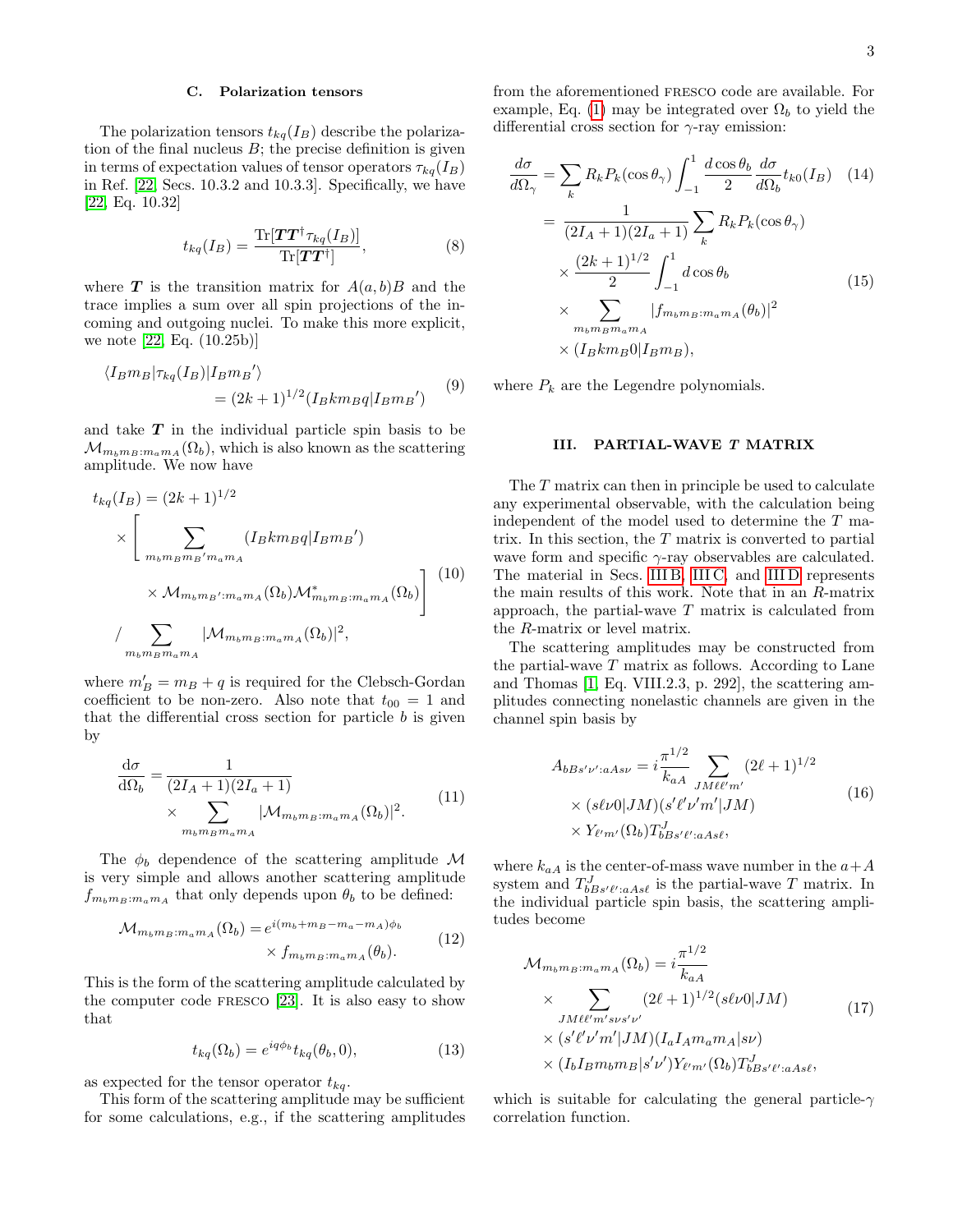# A. Differential cross section for particle  $b$

The differential cross section for particle  $b$  can then in principle be calculated from  $\mathcal{M}_{m_b m_B : m_a m_A}(\Omega_b)$  using Eq. [\(11\)](#page-2-0). This result can, in a certain sense, be simplified by introducing two sets of summing indices (one for each occurrence of  $\mathcal{M}$ ), expressing the products of spherical harmonics as sums of single spherical harmonics, and contracting the sums over magnetic substates. The result is

<span id="page-3-6"></span>
$$
\frac{\mathrm{d}\sigma}{\mathrm{d}\Omega_b} = \frac{1}{(2I_A + 1)(2I_a + 1)} \frac{\pi}{k_{aA}^2} \sum_{\mathcal{K}} G_{\mathcal{K}}(\theta_b),\qquad(18)
$$

where

$$
G_{\mathcal{K}}(\theta_b) = \sum_{J_1 J_2 \ell_1 \ell_2 \ell'_1 \ell'_2 s s'} (-1)^{s-s'} (2J_1 + 1)(2J_2 + 1)
$$
  
 
$$
\times [(2\ell_1 + 1)(2\ell_2 + 1)(2\ell'_1 + 1)(2\ell'_2 + 1)]^{1/2}
$$
  
 
$$
\times (\ell_1 \ell_2 00 | \mathcal{K} 0) (\ell'_1 \ell'_2 00 | \mathcal{K} 0) W(l_1 J_1 l_2 J_2; s\mathcal{K})
$$
  
 
$$
\times W(l'_1 J_1 l'_2 J_2; s'\mathcal{K}) \frac{P_{\mathcal{K}}(\cos \theta_b)}{4\pi}
$$
  
 
$$
\times T_{bBs'\ell'_1: aAs\ell_1}^{J_1} T_{bBs'\ell'_2: aAs\ell_2}^{J_2},
$$
 (19)

which agrees with Eq. VII.2.6 of Lane and Thomas [\[1,](#page-5-0) p. 292].

#### <span id="page-3-0"></span>B. Differential cross section for  $\gamma$ -ray emission

The differential cross section for  $\gamma$ -ray emission may be found by integrating Eq. [\(1\)](#page-1-1) over  $\Omega_b$ :

<span id="page-3-4"></span>
$$
\frac{d\sigma}{d\Omega_{\gamma}} = \frac{1}{(2I_A + 1)(2I_a + 1)} \frac{\pi}{k_{aA}^2} \sum_{k} (2k + 1)^{1/2}
$$
\n
$$
\times R_k \frac{P_k(\cos \theta_{\gamma})}{4\pi} H_k,
$$
\n(20)

where

$$
H_k = \frac{k_{aA}^2}{\pi} \int_{4\pi} d\Omega_b
$$
  
 
$$
\times \sum_{m_b m_B m_a m_A} |\mathcal{M}_{m_b m_B : m_a m_A}(\Omega_b)|^2
$$
 (21)  
 
$$
\times (I_B k m_B 0 | I_B m_B).
$$

This equation may be "simplified" in a similar manner, except that the integration over  $\Omega_b$  is carried out using the orthogonality of the spherical harmonics. This procedure results in

<span id="page-3-5"></span>
$$
H_k = \sum_{J_1 J_2 \ell_1 \ell_2 \ell' s s_1' s_2'} (-1)^{k + s_2' - s_1'} (2J_1 + 1)(2J_2 + 1)
$$
  
 
$$
\times [(2\ell_1 + 1)(2I_B + 1)(2s_1' + 1)(2s_2' + 1)]^{1/2}
$$
  
 
$$
\times (k\ell_1 00 | \ell_2 0) W(kI_B s_2' I_b; I_B s_1')
$$
  
 
$$
\times W(ks_1' J_2 \ell'; s_2' J_1) W(kJ_1 \ell_2 s; J_2 \ell_1)
$$
  
 
$$
\times T_{b B s_1' \ell'; a A s \ell_1}^{J_1} T_{b B s_2' \ell'; a A s \ell_2}^{J_2}.
$$
 (22)

Note that the factor of  $(-1)^k$  in this expression does not actually come into play since  $k$  is required to be even. An equivalent expression with the arguments of the angular momentum coupling functions arranged in a more symmetrical and standard manner is

$$
H_k = \sum_{J_1 J_2 \ell_1 \ell_2 \ell' s s_1' s_2'} (-1)^{\ell' + s - 2s_1' - I_B + I_b - J_1 - J_2}
$$
  
 
$$
\times (2J_1 + 1)(2J_2 + 1)(2\ell_1 + 1)^{1/2}
$$
  
 
$$
\times \left[ \frac{(2\ell_2 + 1)(2I_B + 1)(2s_1' + 1)(2s_2' + 1)}{2k + 1} \right]^{1/2}
$$
  
 
$$
\times (\ell_1 \ell_2 00|k0) W(I_B s_1' I_B s_2'; I_b k)
$$
  
 
$$
\times W(s_1' J_1 s_2' J_2; \ell' k) W(\ell_1 J_1 \ell_2 J_2; sk)
$$
  
 
$$
\times T_{b B s_1' \ell':a A s \ell_1}^{J_1 s} T_{b B s_2' \ell':a A s \ell_2}^{J_2}.
$$
 (23)

#### <span id="page-3-1"></span>C. General correlation function

The general correlation function corresponding to Eq. [\(1\)](#page-1-1) can be written

$$
\frac{\mathrm{d}^2 \sigma}{\mathrm{d}\Omega_b \mathrm{d}\Omega_\gamma} = \frac{1}{(2I_A + 1)(2I_a + 1)} \frac{\pi}{k_{aA}^2}
$$
\n
$$
\times \sum_{kq} R_k \frac{Y_{kq}^*(\Omega_\gamma)}{(4\pi)^{1/2}} F_{kq}(\Omega_b), \tag{24}
$$

<span id="page-3-2"></span>where

$$
F_{kq}(\Omega_b) = \frac{k_{aA}^2}{\pi} \sum_{m_b m_B m_B' m_a m_A} (I_B k m_B q | I_B m_B')
$$
  
 
$$
\times \mathcal{M}_{m_b m_B; m_a m_A}^*(\Omega_b) \mathcal{M}_{m_b m_B'; m_a m_A}(\Omega_b).
$$
 (25)

The contraction of the magnetic substate quantum numbers is similar to that described above. This calculation is also closely related to the results derived in Refs. [\[15,](#page-5-11) [16\]](#page-5-12), but we do not rotate the  $t_{kq}$  to make the z axis along the direction of the scattered particle. We find

<span id="page-3-3"></span>
$$
F_{kq}(\Omega_b) = \sum_{J_1 J_2 \ell_1 \ell_2 \ell'_1 \ell'_2 s s'_1 s'_2 \mathcal{K}\mathcal{L}} (-1)^{\ell'_2 + s + s'_2 - I_B + I_b + J_2}
$$
  
 
$$
\times (2J_1 + 1)(2J_2 + 1)
$$
  
 
$$
\times \left[ \frac{(2\ell_1 + 1)(2\ell_2 + 1)(2I_B + 1)(2\mathcal{K} + 1)}{2\mathcal{L} + 1} \right]^{1/2}
$$
  
 
$$
\times \left[ (2\ell'_1 + 1)(2\ell'_2 + 1)(2s'_1 + 1)(2s'_2 + 1) \right]^{1/2}
$$
  
 
$$
\times (\ell_1 \ell_2 00|\mathcal{K}0) (\ell'_1 \ell'_2 00|\mathcal{L}0) (\mathcal{K}k0q|\mathcal{L}q)
$$
  
 
$$
\times W(I_B s'_1 I_B s'_2; I_b k) W(\ell_1 J_1 \ell_2 J_2; s\mathcal{K})
$$
  
 
$$
\times \left\{ \begin{array}{c} \ell'_1 & s'_1 & J_1 \\ \mathcal{L} & k & \mathcal{K} \\ \ell'_2 & s'_2 & J_2 \end{array} \right\} \frac{Y_{\mathcal{L}q}^*(\Omega_b)}{(4\pi)^{1/2}}
$$
  
 
$$
\times T_{bBs_1'\ell'_1: aAs\ell_1}^{J_2} T_{bBs_2'\ell'_2: aAs\ell_2}^{J_2},
$$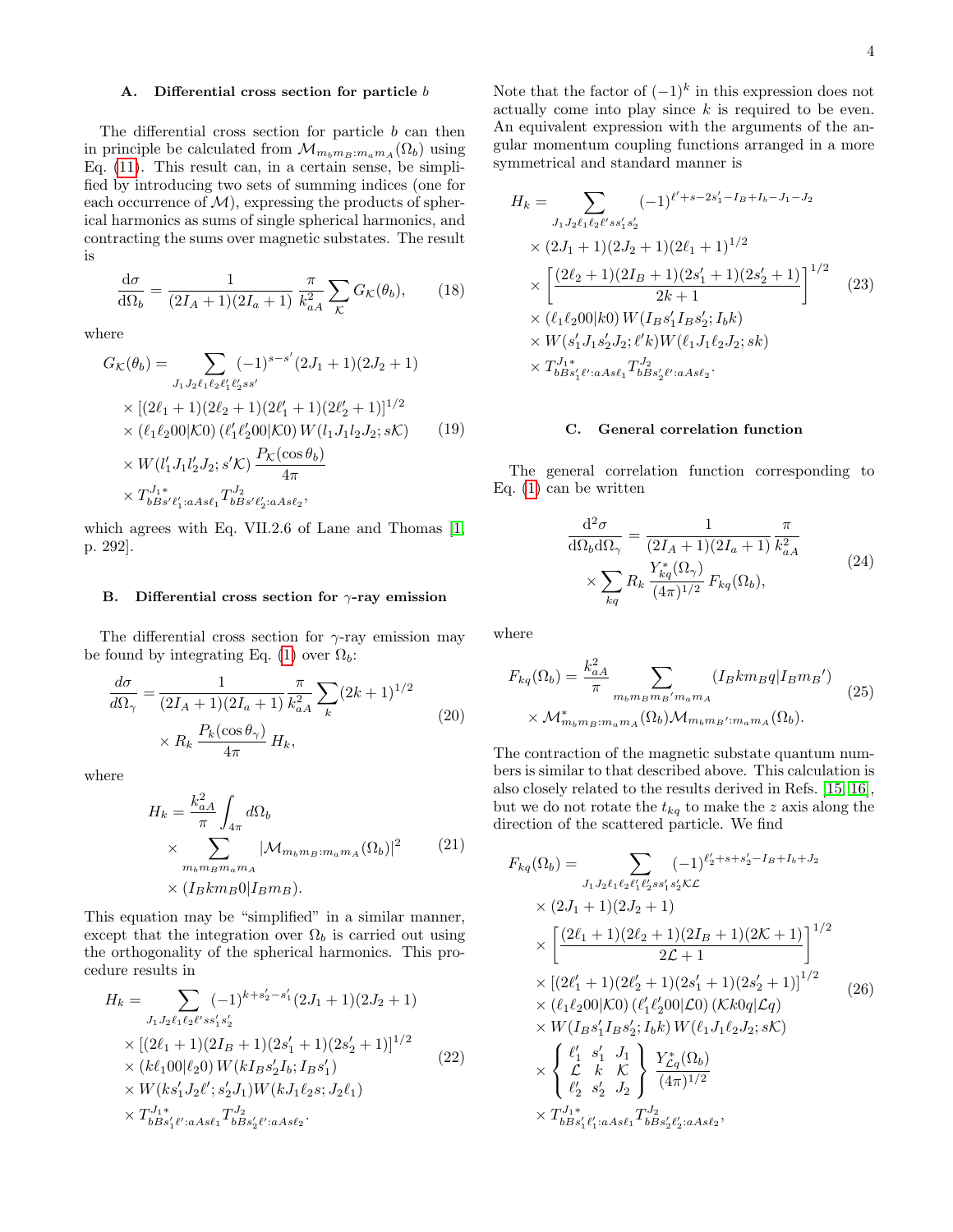where  $\{\}\$  denotes the 9-J symbol. The previous results can be expressed as specializations of this formula:

$$
\sum_{\mathcal{K}} G_{\mathcal{K}}(\theta_b) = F_{00}(\Omega_b) \tag{27}
$$

and

$$
H_k = \int_{4\pi} d\Omega_b F_{k0}(\Omega_b).
$$
 (28)

# <span id="page-4-0"></span>D. Correlation function for  $\theta_{\gamma}=0$

When the  $\gamma$  rays are detected at  $0^{\circ}$  with respect to the incident beam direction, their Doppler shift only depends on the angle  $\theta_b$  of the ejectile. In this situation, it is straightforward to analyze the  $\gamma$ -ray energy spectrum to deduce the experimental correlation function [\[6–](#page-5-5)[11\]](#page-5-6). When  $\theta_{\gamma} = 0$ , Eq. [\(24\)](#page-3-2) becomes

$$
\frac{\mathrm{d}^2 \sigma}{\mathrm{d}\Omega_b \mathrm{d}\Omega_\gamma}(\theta_\gamma = 0) = \frac{1}{(2I_A + 1)(2I_a + 1)} \frac{\pi}{k_{aA}^2}
$$
\n
$$
\times \sum_{kq} R_k \left(\frac{2k+1}{4\pi}\right)^{1/2} F_{k0}(\theta_b).
$$
\n(29)

The quantity  $F_{k0}(\theta_b)$  is calculated using Eq. [\(26\)](#page-3-3) with  $q = 0$ , where there is little simplification, except for the replacement

$$
\frac{Y_{\mathcal{L}q}^*(\Omega_b)}{(4\pi)^{1/2}} \to \frac{(2\mathcal{L}+1)^{1/2}}{4\pi} P_{\mathcal{L}}(\cos\theta_b). \tag{30}
$$

### IV. IMPLEMENTATION IN AZURE2

The capability of fitting the differential cross section for  $\gamma$ -ray emission has been implemented in the computer code AZURE2 [\[3\]](#page-5-2). This observable is calculated from the partial-wave  $T$  matrix using Eqs. [\(20\)](#page-3-4) and [\(22\)](#page-3-5). This calculation is very similar in structure to the calculation of the differential cross section for the emission of particle  $b$  given by Eq.  $(18)$ , an observable that is already calculated in AZURE2. This modification thus proved to be a relatively simple addition to the computer code. An example is presented in the following section.

# **V.** APPLICATION TO  ${}^{15}N(p, \alpha_1 \gamma){}^{12}\text{C}^*$

Measurements of the  ${}^{15}N(p, \alpha_1 \gamma) {}^{12}C^*$  reaction in the vicinity of 1-MeV proton energy have been performed by Bray et al. [\[6\]](#page-5-5). Data for the total cross section and  $\gamma$ -ray angular distribution coefficients are given in Fig. 2 and Table 1 of their work. These coefficients are defined by

<span id="page-4-1"></span>
$$
\frac{d\sigma}{d\Omega_{\gamma}} = \frac{\sigma_{\text{tot}}}{4\pi} \sum_{k} b_k P_k(\cos \theta_{\gamma}),\tag{31}
$$



<span id="page-4-2"></span>FIG. 1. (Color online) The total cross section and  $\gamma$ -ray angular distribution coefficients for the  ${}^{15}N(p, \alpha_1 \gamma)^{12}C^*$  reaction. The experimental results of Bray et al. [\[6\]](#page-5-5) are shown as points. Calculations using the Bray et al. [\[6\]](#page-5-5) and deBoer et al. [\[24\]](#page-6-5) R-matrix parameters are shown as the solid red and dashed blue curves, respectively.

where  $\sigma_{\text{tot}}$  is the total cross section for populating the first excited state of <sup>12</sup>C and  $b_0 \equiv 1$ . The  $\gamma$ -ray transition from the first excited state to the ground state of  $^{12}$ C is  $2^+ \rightarrow 0^+$  and is a pure E2 transition. Equations [\(20\)](#page-3-4) and [\(31\)](#page-4-1) thus only receive contributions from  $k = 0, 2,$ and 4. The total cross section and coefficients  $b_2$  and  $b_4$ measured by Bray et al. [\[6\]](#page-5-5) are shown by the points in Fig. [1.](#page-4-2)

Bray et al. [\[6\]](#page-5-5) also performed an R-matrix fit to their <sup>15</sup>N $(p, \alpha_1 \gamma)^{12}$ C<sup>\*</sup> measurements and other <sup>15</sup>N+p reaction data. They included the  $b_k$  coefficients in their fit, but unfortunately no formulas or other descriptions of their procedures were given. They do , however, provide in Tables 2 and 3 their best fit R-matrix parameters, in the Lane and Thomas formalism [\[1\]](#page-5-0). Using these parameters in AZURE2, we have calculated  $\sigma_{\text{tot}}$ ,  $b_2$ , and  $b_4$ , with the results being very close to the calculations given by Bray et al. [\[6\]](#page-5-5) in Fig. 2 of their paper. Our calculations are also shown as the solid curve in our Fig. [1,](#page-4-2) where they are seen to be very close to the experimental results of Bray et al. [\[6\]](#page-5-5).

A comprehensive R-matrix analysis of the  $^{16}$ O compound nucleus was recently published by deBoer et al. [\[24\]](#page-6-5). The angular distribution coefficients  $b_2$  and  $b_4$  defined above were not included in the fit or otherwise considered in the analysis. However, the R-matrix parameters given by Ref. [\[24\]](#page-6-5) provide an excellent description of these coefficients. In this case, the R-matrix parameters are given in the alternative R-matrix formalism [\[25\]](#page-6-6). The  $\sigma_{\text{tot}}$ ,  $b_2$ , and  $b_4$  resulting from using these parameters in an AZURE2 calculation are shown as the dashed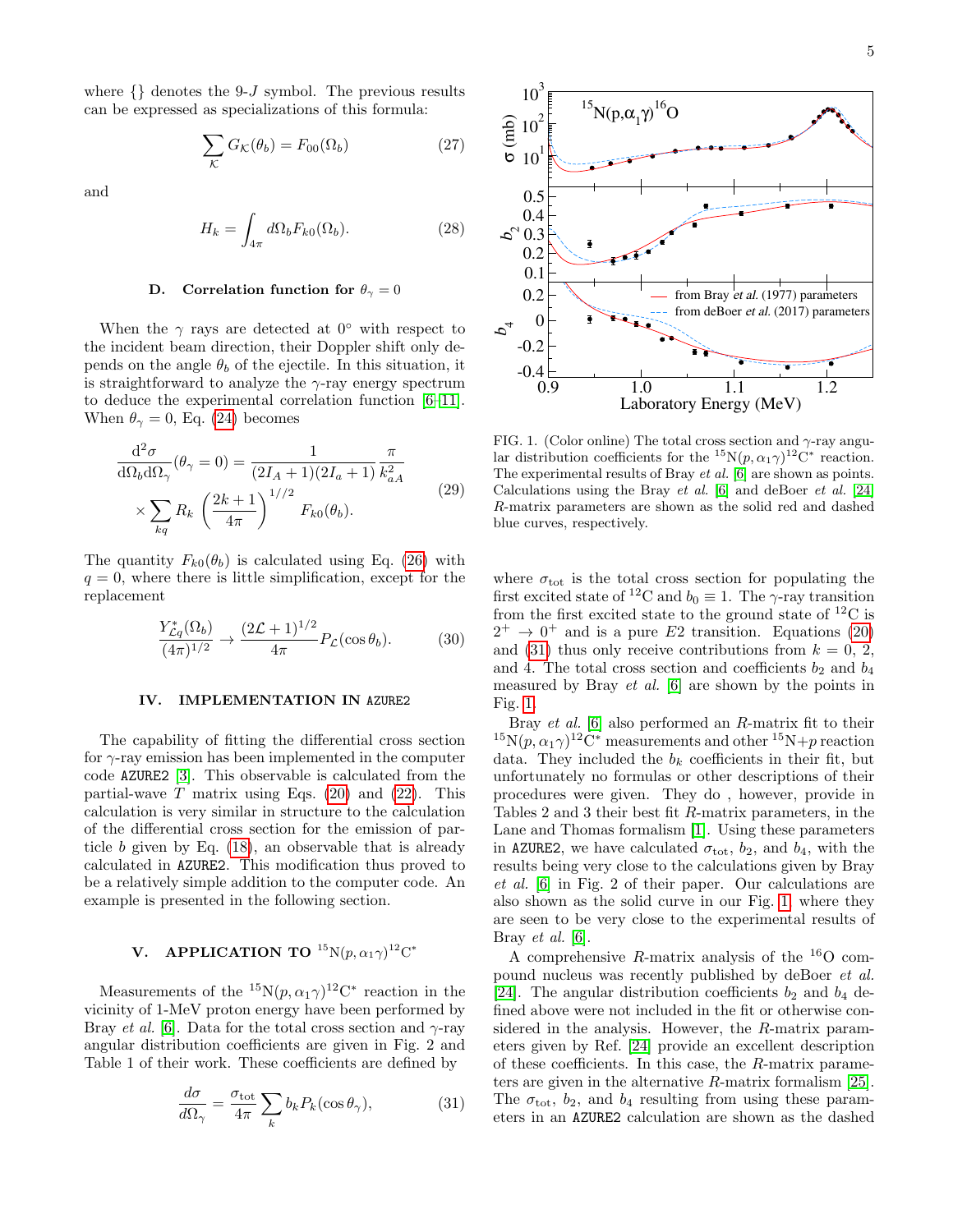curves in Fig. [1.](#page-4-2) These calculations are seen to be very close to both the Bray et al. [\[6\]](#page-5-5) data and the calculations using their parameters. This example demonstrates that the R-matrix formalism can be used to predict the  $\gamma$ ray angular distributions, provided the parameters can be suitably constrained using other reaction data.

Bray *et al.* [\[6\]](#page-5-5) also presented  $\gamma$ -ray energy spectra measured at  $\theta_{\gamma} = 0$  that were also well described by their R-matrix fit. Again, no formulas or other descriptions of their procedures were given. Their data are shown in their Fig. 3, and unfortunately are not presented in a manner that facilitates a simple comparison with other calculations of the correlation function for  $\theta_{\gamma} = 0$ .

#### VI. CONCLUSIONS

The general formalism for calculating the correlation of secondary  $\gamma$  rays with the beam direction and reaction products has been reviewed. The general results have been adapted to the partial-wave T-matrix formalism and specializations to common special cases have been presented. These specializations are well suited for calculations when the the reaction of interest is described

by R-matrix theory. The case of the  $\gamma$ -ray angular distribution, with the other reaction products undetected, has been implemented in the R-matrix code AZURE2. This capability has been demonstrated with the example of the <sup>15</sup>N( $p, \alpha_1 \gamma$ )<sup>12</sup>C<sup>\*</sup> reaction. We anticipate the application of this type of analysis to several other cases. Additional measurements have already been performed at the University of Notre Dame of the  ${}^{15}N(p, \alpha_1 \gamma){}^{12}C^*$  reaction, extending the range of study to higher energies [\[26\]](#page-6-7).

At last two extensions to this work can be envisioned. One additional possibility is the situation where the initial reaction is a radiative capture reaction. Another is the case of  $\gamma$ -ray cascades following a reaction. This scenario can be addressed using the formalism given by Rose and Brink [\[21\]](#page-6-2).

#### ACKNOWLEDGMENTS

This work was supported in part by the U.S. Department of Energy, under Grants No. DE-NA0003883 and No. DE-FG02-88ER40387 at Ohio University, and the National Science Foundation under Grants No. PHY-1713857 (JINA-CEE) and No. PHY-1430152 at the University of Notre Dame.

- <span id="page-5-0"></span>[1] A. M. Lane and R. G. Thomas, "R-matrix theory of nuclear reactions," [Rev. Mod. Phys.](http://dx.doi.org/ 10.1103/RevModPhys.30.257) 30, 257–353 (1958).
- <span id="page-5-1"></span>[2] P. Descouvemont and D. Baye, "The R-matrix theory," [Reports on Progress in Physics](http://dx.doi.org/10.1088/0034-4885/73/3/036301) 73, 036301 (2010).
- <span id="page-5-2"></span>[3] R. E. Azuma, E. Uberseder, E. C. Simpson, C. R. Brune, H. Costantini, R. J. de Boer, J. Görres, M. Heil, P. J. LeBlanc, C. Ugalde, and M. Wiescher, "azure: An Rmatrix code for nuclear astrophysics," [Phys. Rev. C](http://dx.doi.org/10.1103/PhysRevC.81.045805) 81, [045805 \(2010\).](http://dx.doi.org/10.1103/PhysRevC.81.045805)
- <span id="page-5-3"></span>[4] R. O. Nelson and S. A. Wender, "Neutron-induced gamma-ray production from carbon and nitrogen," [Los](http://inis.iaea.org/search/search.aspx?orig_q=RN:25065290) [Alamos Report No. LA-UR-94-1767 \(1994\).](http://inis.iaea.org/search/search.aspx?orig_q=RN:25065290)
- <span id="page-5-4"></span>[5] R. O. Nelson, M. B. Chadwick, A. Michaudon, and P. G. Young, "High-resolution measurements and calculations of photon-production cross sections for  ${}^{16}O(n, x\gamma)$  reactions induced by neutrons with energies between 4 and 200 MeV," [Nuclear Science and Engineering](http://dx.doi.org/10.13182/NSE01-A2205) 138, 105– [144 \(2001\).](http://dx.doi.org/10.13182/NSE01-A2205)
- <span id="page-5-5"></span>[6] K. H. Bray, A. D. Frawley, T. R. Ophel, and F. C. Barker, "Levels of  ${}^{16}O$  near 13 MeV excitation from  $15N + p$  reactions," [Nuclear Physics A](http://dx.doi.org/10.1016/0375-9474(77)90139-7) 288, 334-350 [\(1977\).](http://dx.doi.org/10.1016/0375-9474(77)90139-7)
- [7] S. D. Cloud and T. R. Ophel, "The 1080 keV resonance of the <sup>15</sup>N(p,  $\alpha\gamma$ ) reaction," [Nuclear Physics A](http://dx.doi.org/10.1016/0375-9474(69)90130-4) 136, 592– [598 \(1969\).](http://dx.doi.org/10.1016/0375-9474(69)90130-4)
- [8] W. J. Stark, P. M. Cockburn, and R. W. Krone, "Spin assignments of states in  $Mg^{24}$  from an analysis of Dopplerbroadened gamma rays," [Phys. Rev. C](http://dx.doi.org/10.1103/PhysRevC.1.1752) 1, 1752–1756 [\(1970\).](http://dx.doi.org/10.1103/PhysRevC.1.1752)
- [9] S. Tryti, T. Holtebekk, and J. Rekstad, "Angular distributions of protons near resonance for the reaction <sup>12</sup>C(d, p $\gamma$ )<sup>13</sup>C obtained by shape studies of  $\gamma$ -ray lines,"

[Nuclear Physics A](http://dx.doi.org/10.1016/0375-9474(73)90693-3) 201, 135–144 (1973).

- [10] S. Tryti, T. Holtebekk, and F. Ugletveit, "Angular distributions of protons from the reaction  ${}^{12}C(d, p\gamma){}^{13}C$  obtained by shape studies of  $\gamma$ -ray lines," [Nuclear Physics](http://dx.doi.org/ 10.1016/0375-9474(75)90066-4) A 251[, 206–224 \(1975\).](http://dx.doi.org/ 10.1016/0375-9474(75)90066-4)
- <span id="page-5-6"></span>[11] V. G. Kiptily, D. N. Doinikov, V. O. Naidenov, I. A. Polunovsky, I. N. Chugunov, A. E. Shevelev, S. N. Abramovich, V. A. Agureev, and S. V. Trusillo, "Doppler contour of  $\gamma$  lines and angular distribution of  $\gamma$  quanta and protons in the  ${}^{10}B(\alpha, p\gamma) {}^{13}C$  reaction," Bulletin of the Russian Academ of Sciences: Physics 63, 716–723 (1999).
- <span id="page-5-7"></span>[12] G. R. Satchler, "The angular correlation of three nuclear radiations," Phys. Rev. 94[, 1304–1306 \(1954\).](http://dx.doi.org/ 10.1103/PhysRev.94.1304)
- <span id="page-5-8"></span>[13] S. Devons and L. J. B. Goldfarb, "Angular correlations," in [Kernreaktionen III / Nuclear Reactions III](http://dx.doi.org/10.1007/978-3-642-45878-1_5) (Springer, Berlin, 1957) pp. 362–554.
- <span id="page-5-9"></span>[14] L. Wolfenstein, "Polarization of fast nucleons," [Annual](http://dx.doi.org/ 10.1146/annurev.ns.06.120156.000355) [Review of Nuclear Science](http://dx.doi.org/ 10.1146/annurev.ns.06.120156.000355) 6, 43–76 (1956).
- <span id="page-5-11"></span>[15] T. A. Welton, "The theory of polarization in reactions and scattering," in Fast Neutron Physics, Part II: Experiments and Theory, edited by J. B. Marion and J. L. Fowler (Interscience, New York, 1963) pp. 1317–1377.
- <span id="page-5-12"></span>[16] P. Heiss, "On the theory of polarization in nuclear reactions and scattering," Zeitschrift für Physik A 251, [159–167 \(1972\).](http://dx.doi.org/ 10.1007/BF01380458)
- [17] M. Simonius, "Theory of polarization measurements: Observables, amplitudes and symmetries," in [Polariza](http://dx.doi.org/10.1007/BFb0025233)[tion Nuclear Physics](http://dx.doi.org/10.1007/BFb0025233), edited by D. Fick (Springer, Berlin, 1974) pp. 38–87.
- <span id="page-5-10"></span>[18] Hans Paetz gen. Schieck, [Nuclear Physics with Polarized](http://dx.doi.org/10.1007/978-3-642-24226-7) [Particles](http://dx.doi.org/10.1007/978-3-642-24226-7) (Springer, Berlin, 2012).